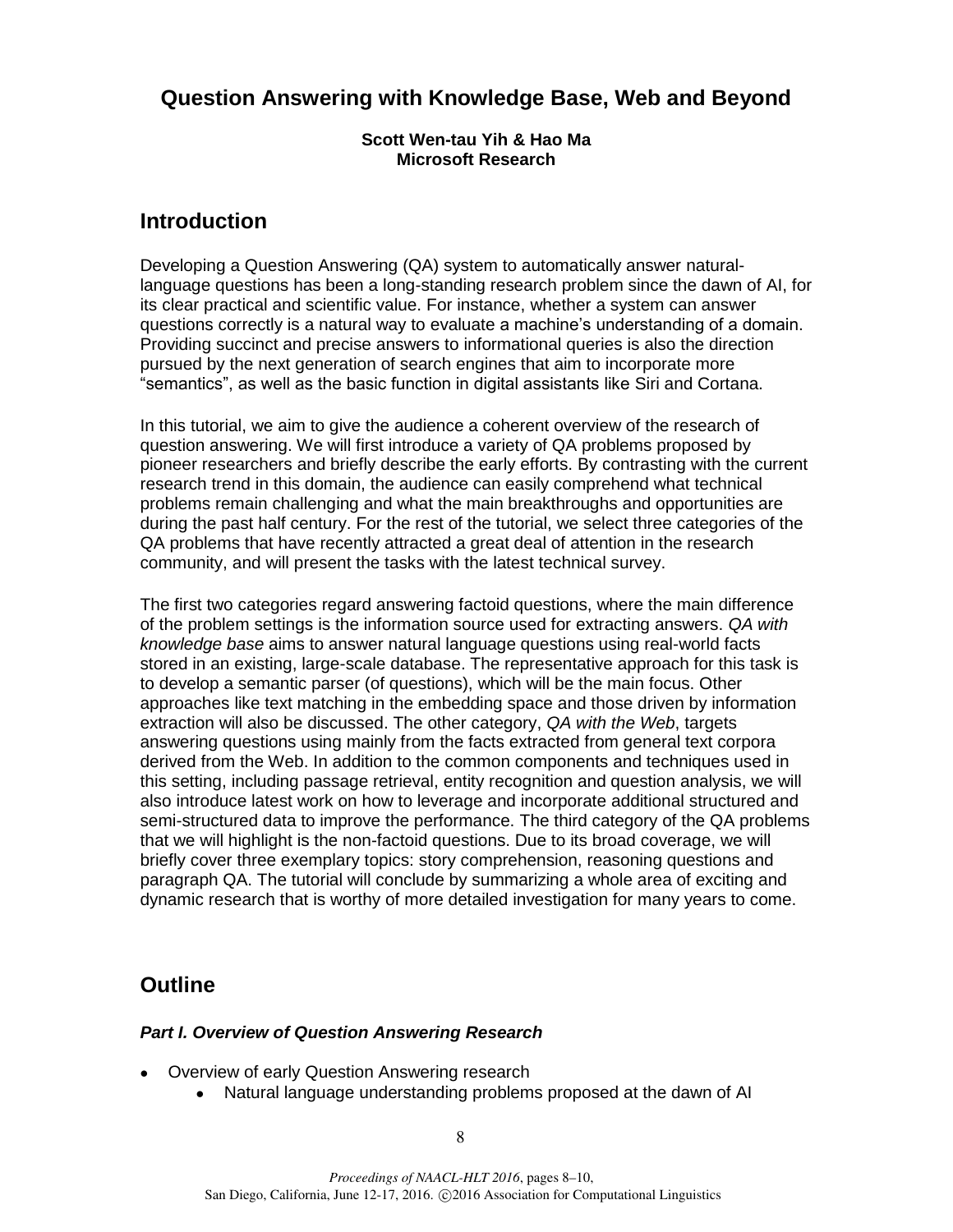- Early representative QA systems
- Key developments and milestones
- Current Question Answering research trend
	- Categories of QA problems and settings studied recently
	- Data sources, technical problems and solutions
	- Main challenges and opportunities
- Demos of some existing QA systems

#### *Part II. Question Answering with Knowledge Base*

- Introduction to modern large-scale knowledge base
- Task setting and benchmark datasets
- State-of-the-art approaches
	- Semantic parsing (of questions)
	- **Matching questions and answers in embedding space**
	- **Information extraction and text matching**

#### *Part III. Question Answering with the Web*

- Problem setting and the general system architecture
- Essential natural language analysis: entity and answer type
- Leveraging additional information sources
	- Usage data (e.g., search query logs or browsing logs)
	- Knowledge bases
	- Semi-structured data (e.g., Web tables)

#### *Part IV. Non-Factoid Question Answering*

- Story comprehension (e.g., MC-Test)
- Reasoning questions (e.g., bAbI dataset & task)
- Paragraph QA (e.g., quiz bowl competition)

#### *Part V. Conclusion*

### **Instructor bios**

Scott Wen-tau Yih is a Senior Researcher at Microsoft Research Redmond. His research interests include natural language processing, machine learning and information retrieval. Yih received his Ph.D. in computer science at the University of Illinois at Urbana-Champaign. His work on joint inference using integer linear programming (ILP) [Roth & Yih, 2004] helped the UIUC team win the CoNLL-05 shared task on semantic role labeling, and the approach has been widely adopted in the NLP community since then. After joining MSR in 2005, he has worked on email spam filtering, keyword extraction and search & ad relevance. His recent work focuses on continuous semantic representations using neural networks and matrix/tensor decomposition methods, with applications in lexical semantics, knowledge base embedding and question answering. Yih received the best paper award from CoNLL-2011, an